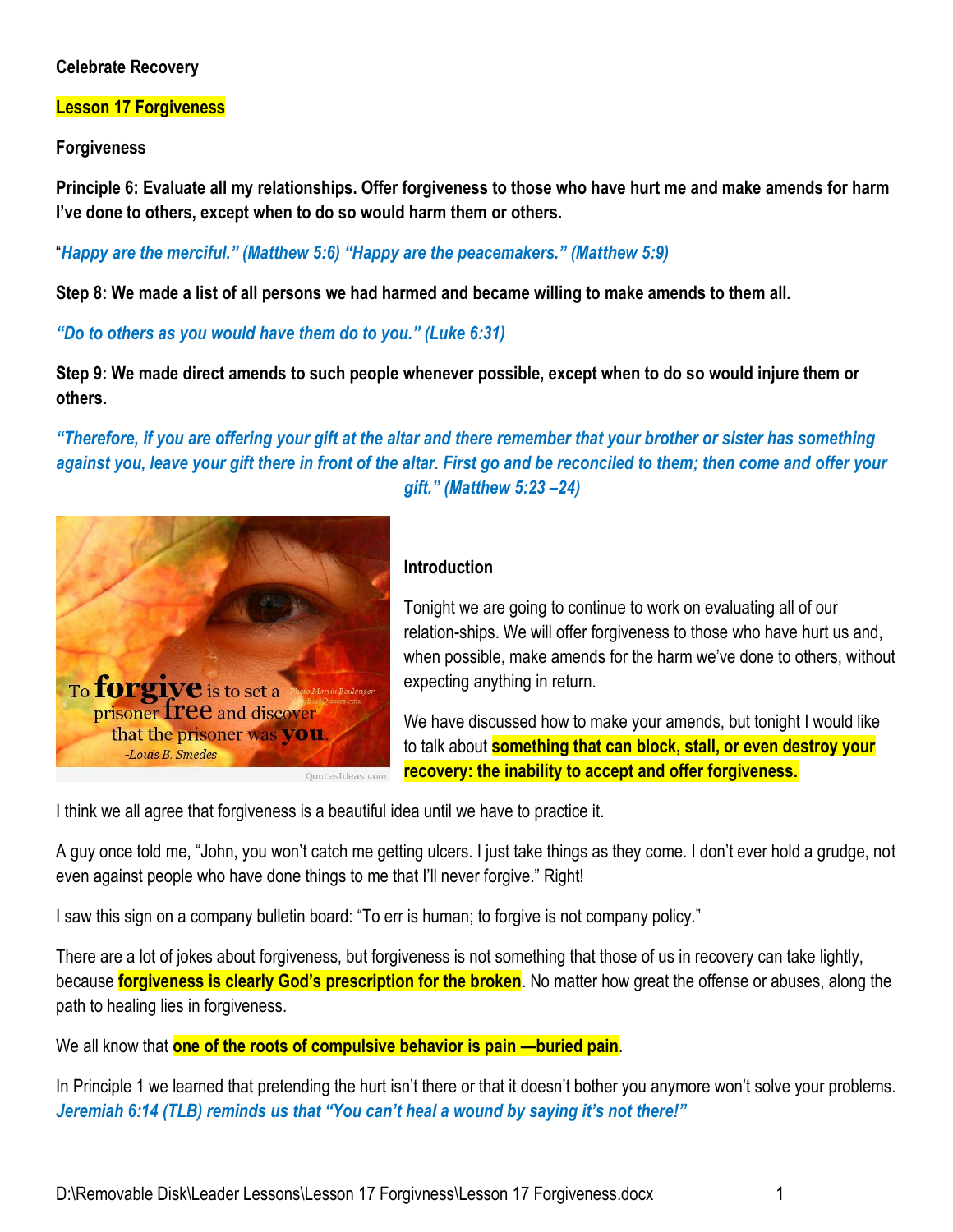Facing your past and forgiving yourself and those who have hurt you, and making amends for the pain that you have caused others, is the only lasting solution. Forgiveness breaks the cycle! It doesn't settle all the questions of blame, justice, or fairness, but it does allow relationships to heal and possibly start over.

So tonight let's talk about the **three kinds of forgiveness**.

### **Forgiveness**

In order to be completely free from your resentments, anger, fears, shame, and guilt, **you need to give and accept forgiveness in all areas of your life.** If you do not, **your recovery will be stalled** and thus incomplete.

**The first and most important forgiveness is extended from God to us**. **Have you accepted God's forgiveness?** Have you accepted Jesus' work on the cross? By His death on the cross, all our sins were canceled, paid in full; a free gift for those who believe in Him as the true and only Higher Power, Savior, and Lord.

Jesus exclaimed from the cross, *"It is finished" (John 19:30).* No matter how grievously we may have injured others or ourselves, **the grace of God is always sufficient!** His forgiveness is always complete!

*Romans 3:22 –25 (GNT) says, "God puts people right through their faith in Jesus Christ. God does this to all who believe in Christ, because there is no difference at all: everyone has sinned and is far away from God's saving presence. But by the free gift of God's grace all are put right with him through Christ Jesus, who sets them free. God offered him so that by his blood he should become the means by which people's sins are forgiven through their faith in him."* 

Remember, if God wasn't willing to forgive sin, heaven would be empty.

**The second kind of forgiveness** is extended from us to others. **Have you forgiven others who have hurt you?** This type of forgiveness is a process. You need to be willing to be willing, but to be truly free, you must let go of the pain of the past harm and abuse caused by others.

Forgiveness is all about letting go. Remember playing tug-of-war as a kid? As long as the people on each end of the rope are tugging, you have a war. You **"let go of your end of the rope" when you forgive others".** No matter how hard they may tug on their end, if you have released your end, the war is over. It is finished! But until you release it, you are a prisoner of war!

Think about who your anger is hurting most. I'll give you a hint. **It's you! Forgiveness enables you to become fully freed from your anger** and allows you to move forward positively in those relationships.

The Bible has a lot to say about forgiveness. *Romans 12:17 –18 says, "Do not repay anyone evil for evil. Be careful to do what is right in the eyes of everyone. If it is possible, as far as it depends on you, live at peace with everyone."*

Causing an injury puts you below your enemy. Revenging an injury makes you even with him. Forgiving him sets you one above him. But more importantly, it sets you free!

By the way, on your list of "others to forgive," you might have forgotten about someone you may need to forgive: God. Yes, you heard me right. God.

God cannot and does not sin. His very nature is marked by perfect holiness in every attribute and action. God is perfect in love, mercy, and grace. But remember that He loved us so much that He gave us a free will. He didn't want us to be His puppets. **He wanted us to love Him as our choice**. You need to understand and believe that the harm others did to you

D:\Removable Disk\Leader Lessons\Lesson 17 Forgivness\Lesson 17 Forgiveness.docx 2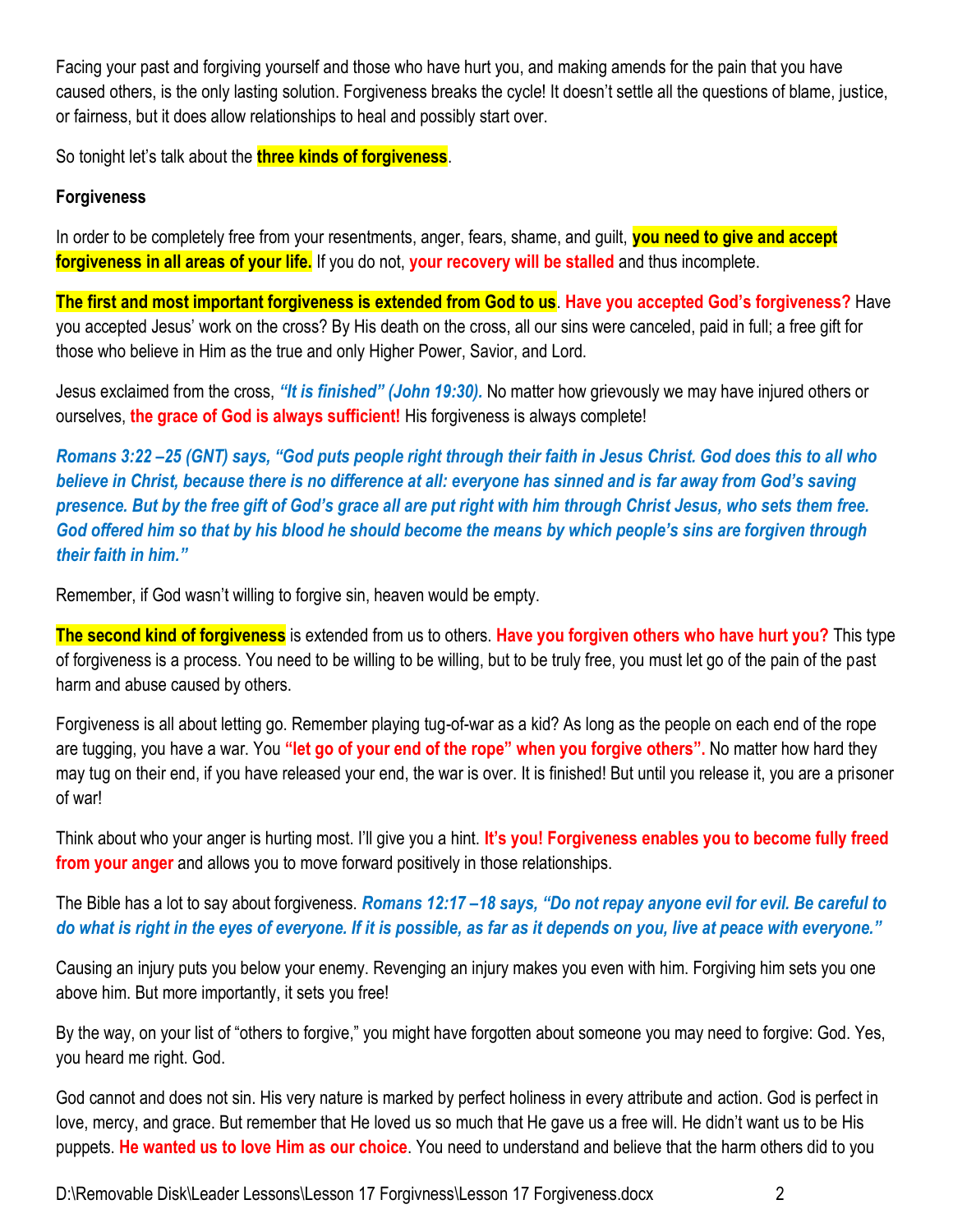was from their free will. It was their choice, not God's. It was not God's will. Once you understand "free will" you will understand that your anger toward God has been misplaced.

His promise is found in *1 Peter 5:10 (PH): "After you have borne these sufferings a very little while, God himself (from who we receive all grace and who has called you to share his eternal splendor through Christ) will make you whole and secure and strong."* 

**If you have been the victim of sexual abuse, physical abuse, or childhood emotional abuse or neglect, I am truly sorry for the pain you have suffered. I hurt with you**. But you will not find the peace and freedom from your perpetrators until you are able to forgive them. Remember, forgiving them in no way excuses them for the harm they caused you, but it will release you from the power they have had over you. I have rewritten Steps 8 and 9 of the 12 Steps for you.

Step 8: Make a list of all persons who have harmed us and become willing to seek God's help in forgiving our perpetrators, as well as forgiving ourselves. Realize we've also harmed others and become willing to make amends to them.

Step 9: Extend forgiveness to ourselves and to others who have perpetrated against us, realizing this is an attitude of the heart, not always confrontation. Make direct amends, asking forgiveness from those people we have harmed, except when to do so would injure them or others. (note counseling for your emotional may be required to assist you)

To recap, we need to accept God's forgiveness by accepting what Jesus did for us on the cross, and we need to forgive and ask forgiveness of others. The last kind of forgiveness is perhaps the most difficult for us to extend.

You can forgive others, you can accept God's forgiveness, but you may feel the guilt and shame of your past is just too much to forgive.

This is what God wants to do with the darkness of your past: *"Come, let's talk this over! says the Lord; no matter how deep the stain of your sins, I can take it out and make you as clean as freshly fallen snow. Even if you are stained as red as crimson, I can make you white as wool! If you will only let me help you" (Isaiah 1:18 – 19, TLB).* 

No matter how unloved or worthless you may feel, God loves you! Your feelings about yourself do not change His love for you one bit.

Let me ask you a question: If God Himself can forgive you, how can you withhold forgiveness from yourself? In fact, I believe that we must forgive ourselves before we can honestly forgive others. The first name on your amends list needs to be God, the second needs to be yours. Why?

The answer is found in *Matthew 22:36 –40* (TLB), where Jesus was asked,

# *"Which is the most important command?" Jesus replied, "'Love the Lord your God with all your heart, soul, and mind.' This is the first and greatest commandment. The second most important is similar: 'Love your neighbor as much as you love yourself.'* "

Now how can you love or forgive your neighbor, if you can't love or forgive yourself? If you have not forgiven yourself, your forgiveness to others may be superficial, incomplete, and done for the wrong motives.

Forgiveness is not a matter of assigning the blame to someone else and letting yourself off the hook. It's not a license for irresponsibility. It is simply an acknowledgment that you are human like everybody else and that you've reached the stage in your recovery at which you are able to give yourself greater respect.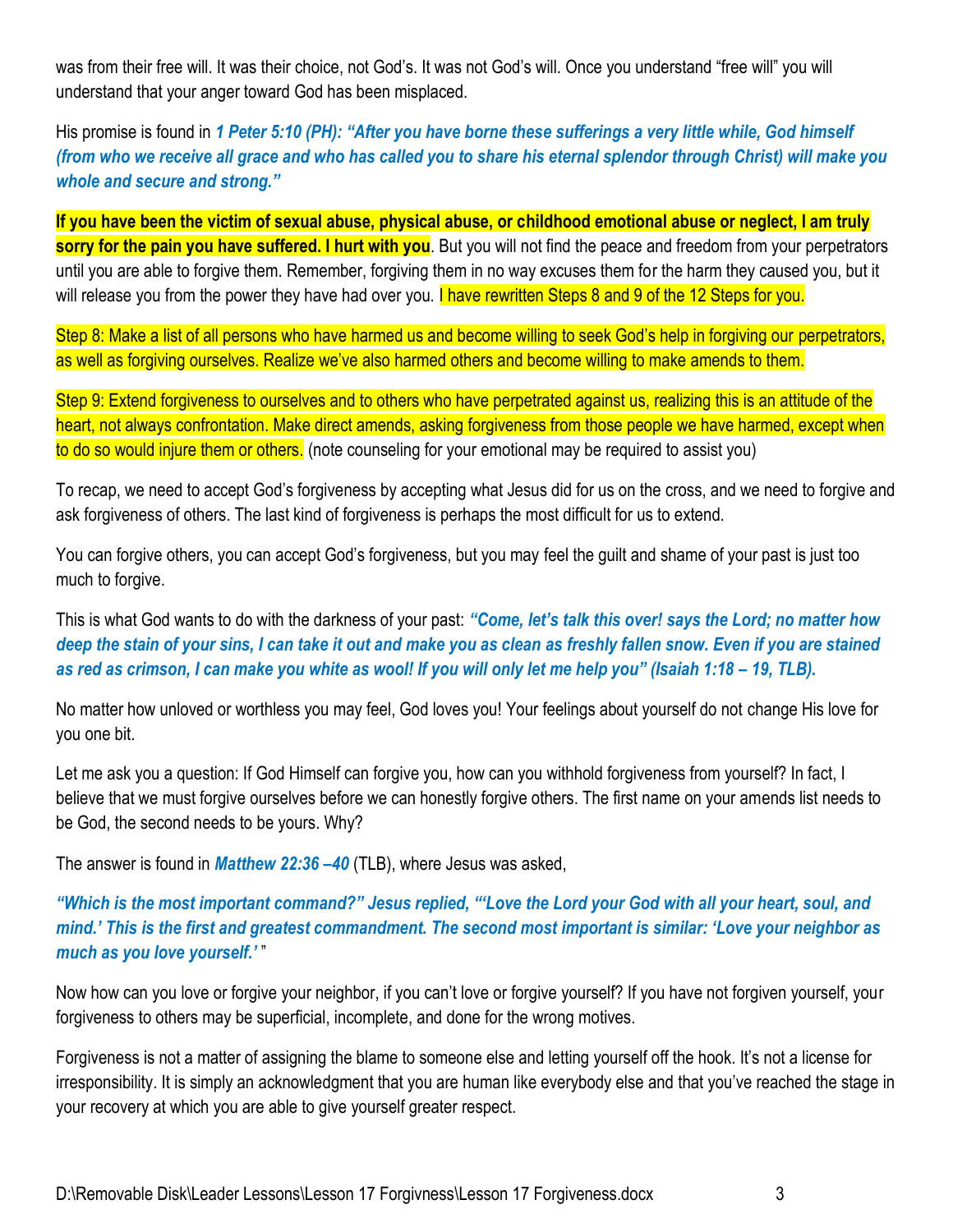# **Wrap-Up**

As you take the necessary steps of forgiveness, you will discover that you are letting go of the guilt and shame. You'll be able to say, "I'm not perfect, but God and I are working on me. I still fall down, but with my Savior's help, I can get up, brush myself off, and try again.

We can say, "I can overcome guilt and shame, myself because God has already forgiven me, and with His help, I can forgive others."

When you forgive, you don't change the past, but you sure do change the future!

# *Prayer*

*"Dear God, I pray for willingness—willingness to evaluate all my past and current relationships. Please show me the people who I have hurt, and help me become willing to offer my amends to them. Also, God, give me Your strength to become willing to offer forgiveness to those who have hurt me. I pray for Your perfect timing for taking the action Principle 6 calls for. I ask all these things in Your Son's name, Amen."*

### **Think/write/discuss**

1. As you look at the three kinds of forgiveness, which one of them was the easiest for you to accept? Why?

2. What one was the hardest? Why

3. What do the words of Christ found in John 19:30 ("It is finished") mean to you?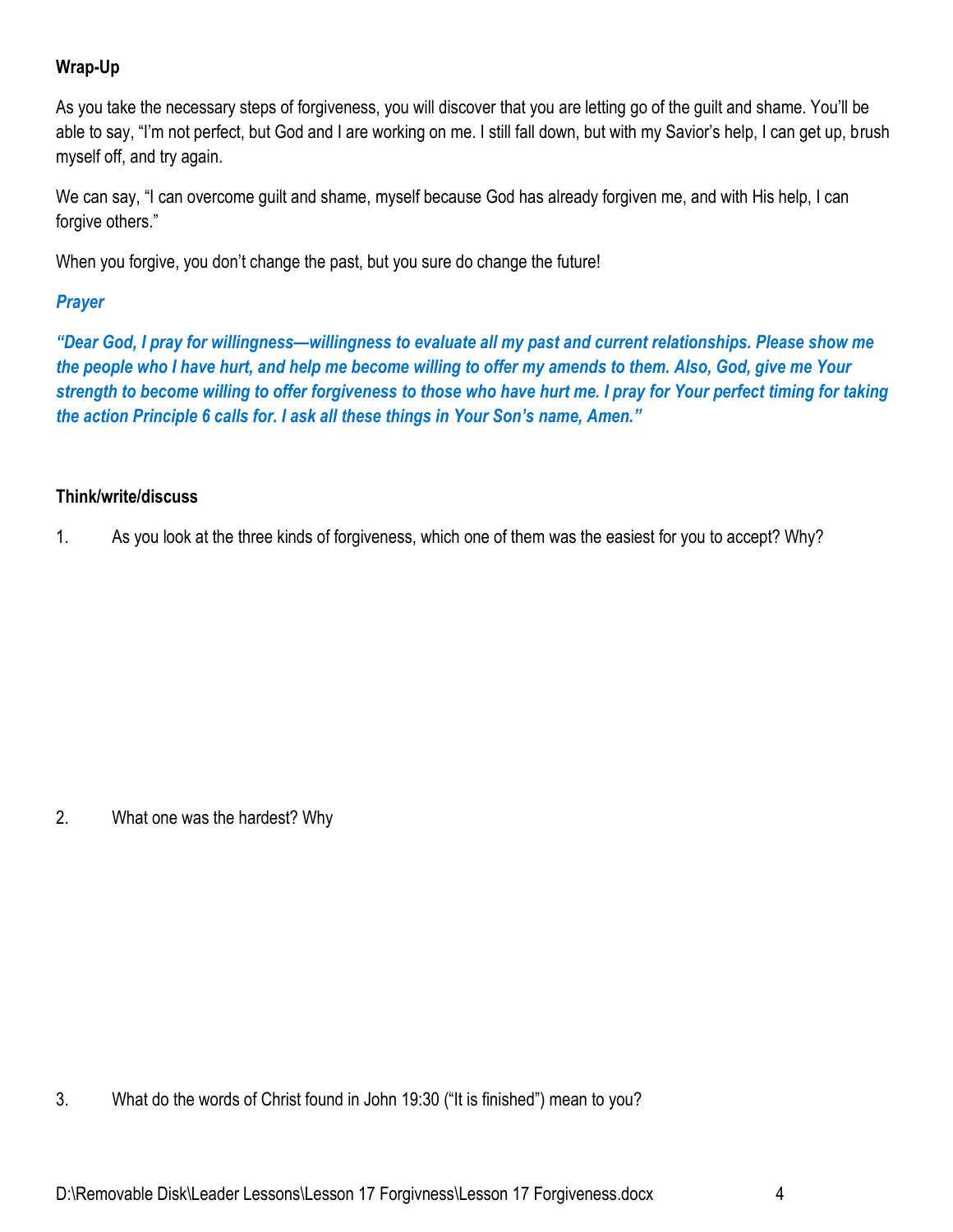4. What hurt(s) from a past relationship are you still holding on to?

5. How can you let go of the hurt(s)? Be specific.

6. Do you owe God an amends? When will you give in?

7. How have you been blaming God for the harmful actions that others took against you?

8. Have you forgiven yourself? What past actions in your life do you still feel guilt and shame about? (List them, pray about them, and work on them in the next lesson.)